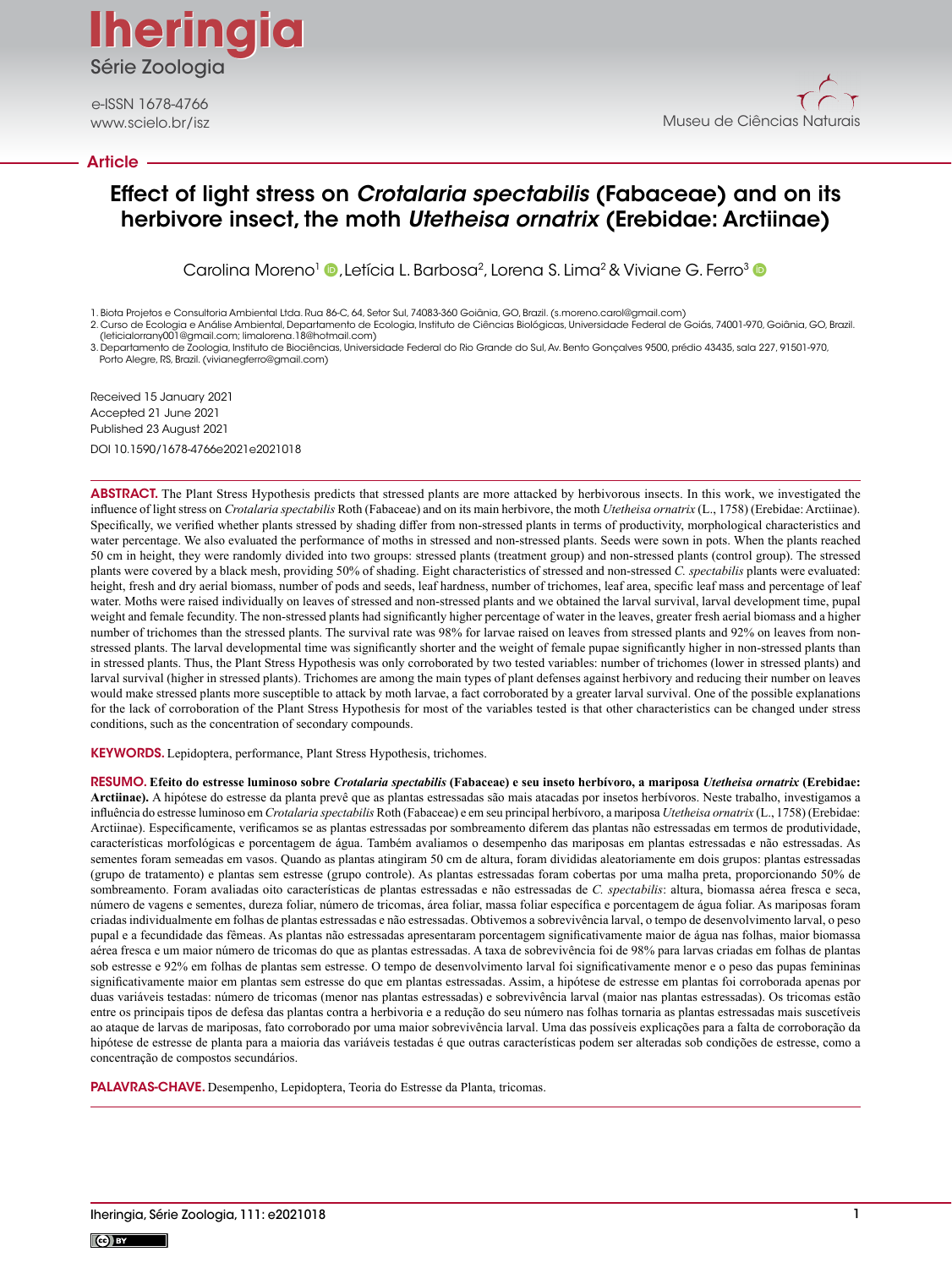Many hypotheses have been proposed to explain the patterns of interaction among insects and plants. One of these is the Plant Stress Hypothesis (PSH) (WHITE, 1969), which predicts that stressed plants are more attacked by herbivorous insects. WHITE (1969) formulated this hypothesis based on observations of population outbreaks of mealbugs in eucalyptus trees subjected to water stress. For the author, the population outbreaks of these insects were due to changes in the physiology of stressed plants, which increased the availability of nitrogen in their tissues during the prolonged hydric deficit. Since nitrogen is one of the most important nutrients for insects (MATTSON, 1980), WHITE (1969, 1984) suggested that an increase in nitrogen concentration during periods of water stress would result in increased growth and reproduction of herbivorous insects, generating population outbreaks. A basic premise of PSH is that different types of stress induce similar responses in plants (*i.e.*, increased concentration of soluble nitrogen), and therefore different types of stress affect the development of insects in the same way.

Light is the primary source of energy used in photosynthesis, which is the main factor that influences the growth of plants (CAMPOS & UCHIDA, 2002). Light is also important in the morphogenetic processes of the life cycle of plants, such as seed germination, seedling development, flower formation and seed production (Taiz *et al.*, 2017). In this way, luminosity is considered one of the limiting factors for the development, growth and adaptive characteristics of plants (Gazolla-Neto *et al.*, 2013). Despite this, few studies that address the relationship between plant stress and the performance of its herbivorous insect have tested the light stress, and most of these (76%) used tree species as a model (Koricheva *et al.*, 1998). In plant species adapted to the sun, shading usually makes them more susceptible to herbivory because they reduce structural and chemical resistance characteristics (Agrawal *et al.*, 2012).

Although many studies have observed higher density, greater herbivory, greater preference and better performance of herbivorous insects in stressed plants than in non-stressed plants, many other studies have found results contrary to PSH (*e.g.* Mopper & Whitham, 1992; Koricheva *et al.*, 1998; HUBERTY & DENNO, 2004). One of the possible explanations for the lack of corroboration of PSH is that, in addition to nitrogen concentration, other variables are changed under stress conditions. For example, despite the increase in nitrogen in stressed plants, sap pressure and water content generally decrease and the concentration of secondary compounds can increase under stress conditions (Hsiao, 1973; Inbar *et al.*, 2001; Zobayed *et al.*, 2007). In addition, plants under stress may have leaf size (STONE & Bacon, 1994), leaf hardness (Foggo *et al.*, 1994) and architecture (Waring & Price, 1990) altered. All these characteristics influence the selection of plants by herbivorous insects and their performance (SCHOONHOVEN *et al.*, 2005) and, consequently, the relationship between plant stress and the herbivore's fitness.

In this study, the influence of light stress on *Crotalaria spectabilis* Roth (Fabaceae) and on its main herbivore, the moth *Utetheisa ornatrix* (L., 1758) (Erebidae: Arctiinae), was investigated. Specifically, (1) we verified whether plants stressed by shading differ from plants not stressed in terms of productivity (biomass and total number of seeds), morphological characteristics (height, hardness, leaf area, specific leaf mass and number of trichomes) and percentage of water and (2) we evaluated the performance (survival, larval development time, pupal weight and female fecundity) of moths in stressed and non-stressed plants.

## MATERIAL AND METHODS

**Studied species.** *Crotalaria* species are perennial or annual, shrub, sub-shrub or herbaceous plants, ranging from 3 cm to 3 m in height (A. S. Flores, unpubl. data). They can be erect or branched and have simple or typedtrifoliolate leaves (A. S. Flores, unpubl. data). The genus has about 600 species in the tropics and subtropics of the world (POLHILL, 1982). In Brazil, 31 native and 11 exotic species were recorded. The Cerrado biome has the largest number of native species (A. S. Flores, unpubl. data). These plants reproduce by seeds, and they are commonly found in disturbed environments such as roadsides, abandoned land and pastures (Lorenzi, 1982).

*Crotalaria spectabilis* is an Asian species used in green fertilization (A. S. Flores, unpubl. data). This species has also been used to control nematodes of agricultural importance (Silveira & Rava, 2004). It is considered the most toxic species of the genus (Lorenzi, 1982). This species ranges from 1 to 1.5 m high, its leaves are simple and with trichomes on the dorsal surface. Plants of this species produce 15 to 31 flowers in each terminal raceme (A. S. Flores, unpubl. data). *Crotalaria spectabilis* prefers fertile and deep soils. This species has a high tolerance to drought and has a vegetative cycle of 120 to 150 days (A. S. Flores, unpubl. data).

*Utetheisa ornatrix* (Erebidae: Arctiinae) is found mainly in areas with some degree of anthropization, occurring from North America to Chile and Argentina (Pease, 1968). The larva of this species consumes mainly plants of the genus *Crotalaria*, which are extremely rich in pyrrolizidine alkaloids, which are found with higher concentrations in green seeds (JOHNSON *et al.*, 1985). These alkaloids are extremely important in protecting this moth against its predators and are retained throughout the individual's development (Bogner & Eisner, 1991).

**Plant cultivation.** The study was conducted in a greenhouse at the Samambaia *Campus* of the Federal University of Goiás, located in the city of Goiânia, state of Goiás, Brazil. Seeds from the same population of *C. spectabilis* were sown individually in pots with vegetable garden soil and vermiculite (1:1). After reaching 50 cm in height, these plants were randomly divided into two groups: stressed plants (treatment group) and non-stressed plants (control group). The stressed plants were covered by a 170 cm high, 70 cm wide and 70 cm deep PVC structure covered by a black mesh, providing 50% shading. The stressed plants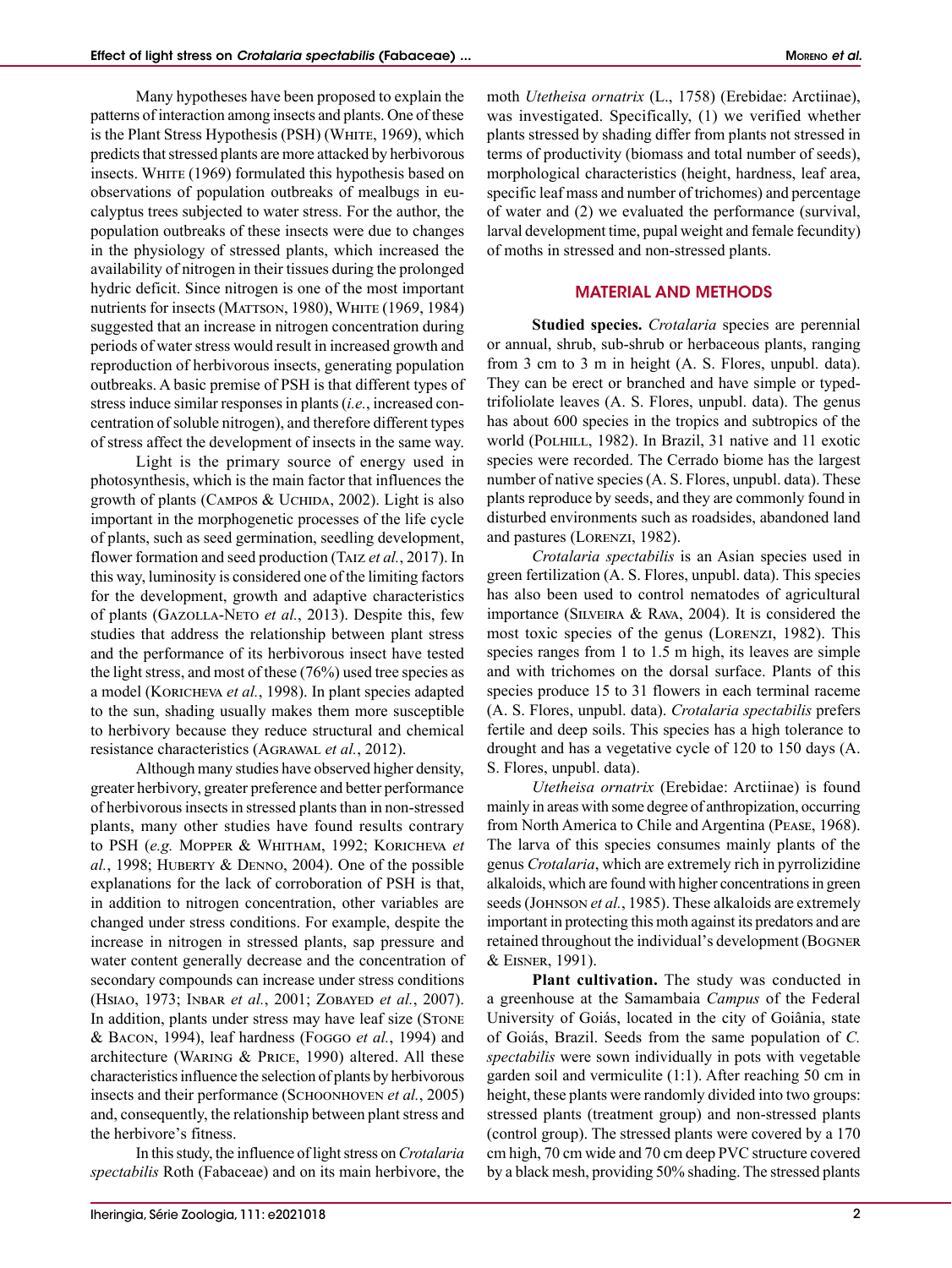remained shaded until the end of the experiment. The nonstressed plants did not receive the coverage described above. All plants were watered four times a day for 5 min, twice in the morning (6 a.m. and 8 a.m.) and twice at night (8 p.m. and 10 p.m.), for their complete vegetative cycle.

The position of each plant in the greenhouse (Fig. 1) was defined by drawing lots. To prevent the group of nonstressed plants from being shaded by the coverings of the treatment group, a distance of 1m was established between the plants on the same bench and from one bench to another.

The plants did not suffer any type of damage until the pods fully matured, neither natural (consumption by herbivorous insect or presence of pathogen) nor artificial (for example, removal of leaves to create larvae), since many works (*e.g.* Marquis, 1984) prove that herbivory (natural or artificial) alters the fitness of plants.

**Plant characteristics.** Eight characteristics of stressed and non-stressed *C. spectabilis* plants were evaluated: height, fresh and dry aerial biomass, number of pods and seeds, leaf hardness, number of trichomes, leaf area, specific leaf mass and percentage of leaf water. We measured these characteristics on 15 plants of both, the treatment group and the control group.

When the pods were ripe, the height (shortest distance between the upper limit of the photosynthetic tissues and the soil) of each plant was measured with a telescopic ruler. Then, the plants were cut close to the soil. All aerial plant material was considered for accounting for fresh aerial biomass. To calculate the dry aerial biomass, the fresh aerial part of the plants was dried at 60°C for 24h and then they were weighed. The total number of pods and seeds for each plant were also counted.

Leaf hardness was measured using a penetrometer. A new fully expanded leaf was removed from each plant. Each leaf was perforated in the central region with a penetrometer on the right side and on the left side of the central rib and, afterwards, the average was calculated. For the quantification of trichomes, a 28 mm² disc was demarcated at the distal end of a new fully expanded leaf from each plant. The number of trichomes on the dorsal face (the ventral is glabrous) was measured using a microscope.

To calculate the leaf area, a fully expanded leaf was selected from each plant. These leaves were scanned, and the leaf area was measured using the Image J® software (Rasband, 2006). The specific leaf mass (SLM) was measured using the same leaves that we used to calculate the leaf area. After being scanned, the leaves were dried to obtain dry biomass. The SLM value was obtained by dividing the dry mass (g) and the leaf area (cm<sup>2</sup>) (CORNELISSEN *et al.*, 2003). For the water percentage, a new fully expanded leaf from each plant was weighed, and then placed in a drying oven for 24h at 60°C. The dry material was weighed again to obtain the percentage of water in the leaves.

The influence of light stress on each variable related to the plant (height, fresh and dry aerial biomass, number of pods and seeds, leaf hardness, number of trichomes, leaf area, specific leaf mass and percentage of leaf water) was analyzed through t tests in the R software.

**Moth performance.** To obtain the moths, 100 green pods of *Crotalaria spectabilis* with herbivory marks were collected in the Leolídio di Ramos Caiado Municipal Park, in the northern region of Goiânia, GO, Brazil. The collected pods were taken to the Insect Ecology Laboratory of the *Universidade Federal de Goiás*, where the moths were raised on *C. spectabilis* leaves. The eggs obtained from this breading were placed in Petri dishes until they hatched.

The newly hatched larvae were randomly placed individually in glass vials containing stressed or non-stressed *C. spectabilis* leaves from plants grown in the greenhouse. The vials were cleaned and the leaves were changed daily. The vials were kept under controlled conditions of temperature and photoperiod (28°C and 12h, respectively). The dates of the larva's death or its moult to the pupal stage were recorded. Thus, the percentage of larval survival and developmental time was obtained. The pupae were weighed on a precision balance.



Fig. 1. Distribution of stressed plants (with mesh cover) and non-stressed plants of *Crotalaria spectabilis* Roth in the greenhouse.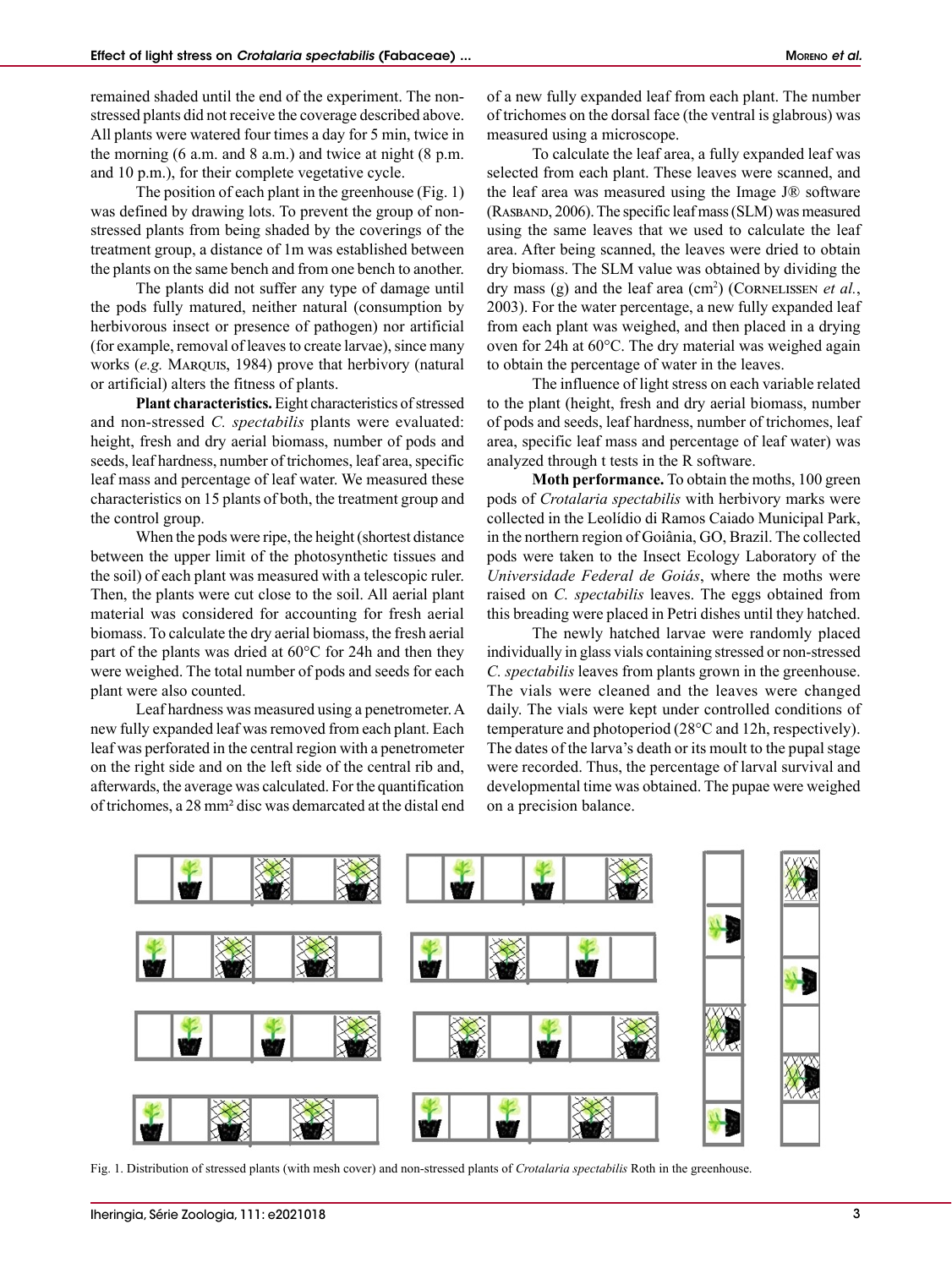After the hatching of the adults, couples belonging to the same experimental group (that is, one male and one female raised on stressed leaves or one male and one female raised on unstressed leaves) were transferred to cylinders made of cardboard (10 cm in diameter and 20 cm in height). There were 15 couples from non-stressed leaf creations and 18 couples from stressed leaves. The adults were fed with a 1:4 honey and water solution. The eggs deposited by the females were counted daily in order to measure their fertility. The influence of light stress on each variable related to the performance of the moth (time of larval development, pupal weight, female fecundity) was analyzed using t tests in the R software.

# RESULTS

The non-stressed plants showed significantly higher percentage of water in the leaves, higher fresh aerial biomass and a higher number of trichomes than the stressed plants (Tab. I). There was no difference between the types of plants for the other variables tested (Tab. I).

The survival rate was 98% ( $N = 49$ ) for larvae raised on leaves from stressed plants and  $92\%$  (N = 46) on leaves from non-stressed plants (Fig. 2). Larval developmental time was significantly longer in stressed plants than in non-stressed plants ( $t = 2.27$ ;  $p = 0.02$ ) (Fig. 3). Larval development in stressed plants ranged from 19 to 29 days, with an average of 21 days. For larvae raised on non-stressed plants, the average development time was 20.5 days. The larva with the fastest development moulted to the pupa stage in 18 days and the one with the slowest development in 34 days.

The weight of female pupae from breeding with non-stressed plant leaves was higher than those created from stressed plant leaves  $(t = 2.7531; p = 0.009)$  (Fig. 4a). The pupae of the larvae fed with leaves of the stressed plants had an average of 0.1563 g. On the other hand, the female pupae whose larvae were fed with leaves from non-stressed plants weighed on average 0.177 g. The weight of male pupae did not differ between the two types of diet (stressed and nonstressed leaves) (t =  $0.60$ ; p =  $0.54$ ) (Fig. 4b). The pupae whose larvae were fed with stressed plant leaves weighed an average of 0.1731 g and with non-stressed plant leaves the average weight was 0.1756 g.

Tab. I. Mean values of plant characteristics in non-stressed and stressed plants of *Crotalaria spectabilis* Roth. N = 15 for both types of plants for all variables. Numbers in parentheses represent the range. The asterisks mean the significant p-values.

| Variables                                 | t values | P values | Non-stressed plant     | Stressed plant         |
|-------------------------------------------|----------|----------|------------------------|------------------------|
| Height $(m)$                              | 0.19     | 0.84     | $1.36(1.02-1.68)$      | $1.35(1.21-1.69)$      |
| Total number of pods                      | 0.68     | 0.49     | $25(13-63)$            | $24(7-58)$             |
| Total number of seeds                     | 0.39     | 0.69     | 527 (401-1221)         | 519 (351-1319)         |
| Leaf water $(\% )$                        | 2.21     | $0.03*$  | 27.1 (18.3-34.9)       | $22(10.1-37.5)$        |
| Fresh aerial biomass $(g)$                | 2.47     | $0.01*$  | 328.7 (118.7-615.9)    | 229.1 (7.9-391.4)      |
| Dry aerial biomass $(g)$                  | 1.50     | 0.14     | $116(67-189)$          | $97(62-179)$           |
| Leaf hardness $(N)$                       | 0.63     | 0.52     | $17.5(14-18.5)$        | $17.5(14-22)$          |
| Leaf area $(cm2)$                         | 0.71     | 0.48     | $14.1(11.4-18.3)$      | $14.3(7.3-17.9)$       |
| Specific leaf mass $(g/cm2)$              | 1.87     | 0.07     | $0.003(0.001 - 0.007)$ | $0.003(0.002 - 0.004)$ |
| Number of trichomes (28 mm <sup>2</sup> ) | 3.02     | $0.005*$ | 287 (229-392)          | 252 (198-315)          |



35 Time of larval development (days) 8 25 20  $\frac{10}{2}$  $\tilde{a}$ ശ Non-stressed **Stressed** Type of Plant

Fig. 2. Survival of *Utetheisa ornatrix* (L., 1758) larvae raised in the leaves of *Crotalaria spectabilis* Roth from light stressed plants (black circle) and non-stressed plants (white circle).  $N = 50$  larvae for both types of plants.

Fig. 3. Development time of the larvae of *Utetheisa ornatrix* (L., 1758) reared with leaves of *Crotalaria spectabilis* Roth from light stressed plants and non-stressed plants.  $N = 49$  for stressed plants and  $N = 46$  for non-stressed plants. Different letters indicate statistical difference (t=2.27; p=0.02).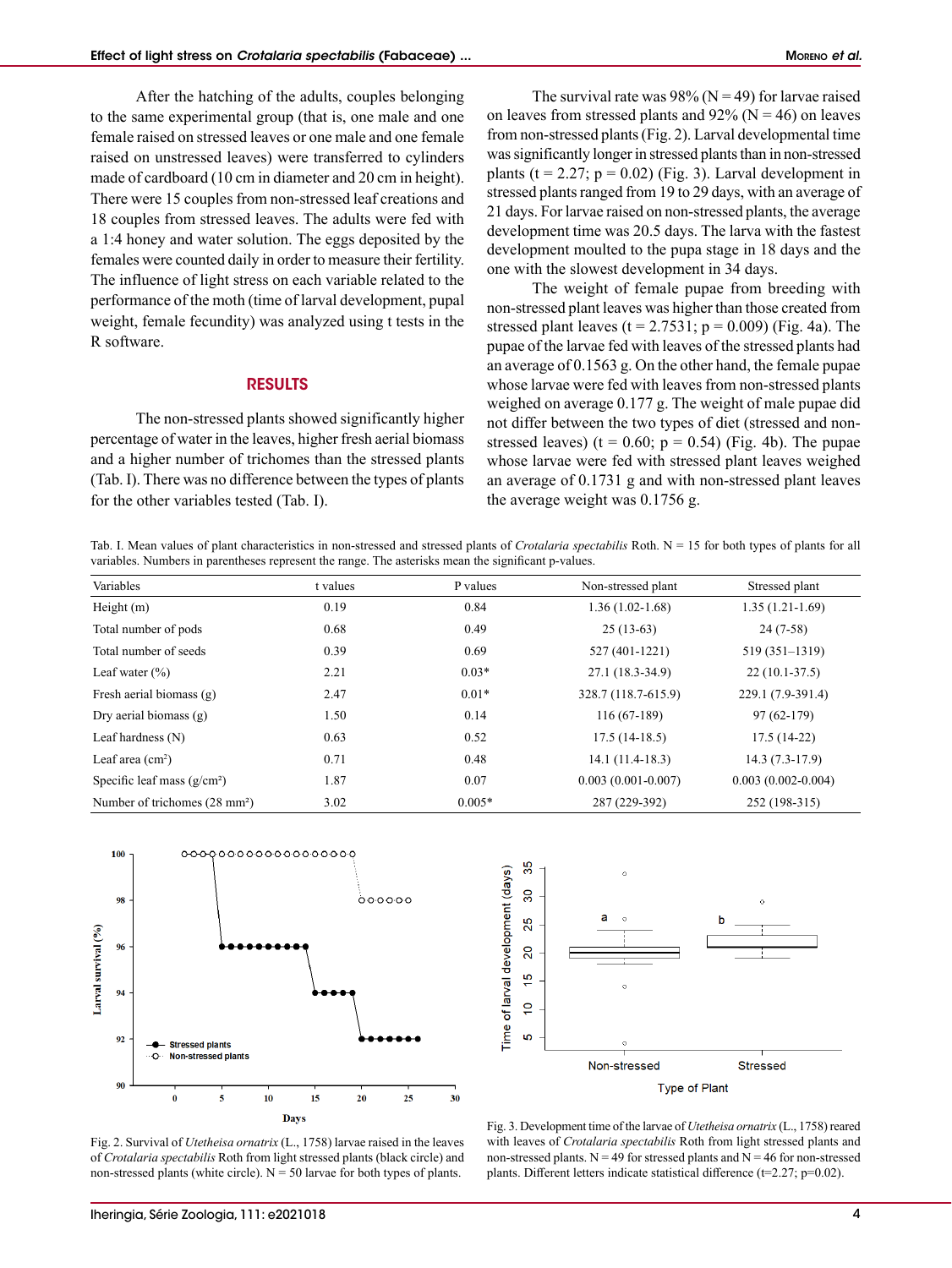

Fig. 4. Weight of the pupae of *Utetheisa ornatrix* (L., 1758) whose larvae were raised with leaves of *Crotalaria spectabilis* Roth from light stressed plants and non-stressed plants. (A) male pupae;  $N = 30$  for stressed plants and  $N = 18$  for non-stressed plants. (B) female pupae;  $N = 19$  for stressed plants and  $N = 28$  for non-stressed plants. Different letters indicate statistical difference (t = -2.7531;  $p = 0.009$ ).

Females' fertility did not differ between the two types of diet (stressed and non-stressed leaves) ( $t = 0.07$ ; p  $= 0.94$ ) (Fig. 5). The fertility of females from non-stressed plant leaves was 288.72 eggs on average. Females fed with stressed plant leaves laid an average of 286.67 eggs.



Fig. 5. Fecundity of *Utetheisa ornatrix* (L., 1758) females whose larvae were reared on stressed and non-stressed leaves of *Crotalaria spectabilis* Roth.  $N = 18$  for stressed plants and  $N = 15$  for non-stressed plants.

### **DISCUSSION**

Trichomes are among the main types of plant defenses against herbivory (GILBERT, 1971; LEVIN, 1973; SMITH et al., 1975; Ramalho *et al.*, 1984; Woodman & Fernandes, 1991; AGRAWAL & FISHBEIN, 2006). Morphologically, trichomes exhibit a wide range of variation, from flattened plaques to elongated hairs; some are unicellular and others multicellular; some are glandular and others are non-glandular and some develop thick secondary walls, sometimes impregnated with silica and calcium carbonate, in order to form strong hooks (Taiz *et al.*, 2017). Glandular trichomes affect herbivores through chemical (toxic substances) and physical (adhesive substances) properties. Non-glandular structures act to prevent fixation, blocking access to the leaf surface, serving as a mechanical barrier against herbivores (Taiz *et al.*, 2017). Non-glandular trichomes, which are present in *Crotalaria spectabilis*, are also related to the reduction of water loss through transpiration. Therefore, the lower amount of trichomes in the group of stressed plants can be explained by the lower rate of light. In this way, stressed plants would be more susceptible to attack by herbivorous insects. Other studies have also observed a reduction in structural resistance levels in stressed plants. Agrawal *et al.* (2012), for example, found that shaded plants produced leaves with less trichomes than plants in full sun. A similar result was observed by Pérez-Estrada *et al.* (1998), Fini *et al.* (2014) and DARDENGO et al. (2017). Although *U. ornatrix* larvae are mostly found in seeds, leaf characteristics, such as the amount of trichomes, can be important for first and second instar larvae and also in the selection for oviposition sites (females' oviposite in the leaves).

The only variable of the insect's performance that corroborated the Plant Stress Hypothesis was larval survival, since larvae had a little higher survival in stressed plants. The Plant Stress Hypothesis predicts that stressed plants are more attacked by herbivorous insects, as there is an increase in nitrogen in their tissues. Since nitrogen is one of the most important nutrients for insects (MATTSON, 1980), WHITE (1969) suggested that an increase in nitrogen concentration during periods of stress would result in an increase in the performance of herbivorous insects.

One of the variables that measure the fitness of an insect is the time of larval development. Larvae that take a longer time to develop have a greater chance of being attacked by predators, parasitoids and pathogens (Schoonhoven *et al.*, 2005). So, the leaves of stressed plants, as they provide a significantly slower development than the non-stressed plants, allow the larvae more time exposed to natural enemies and other sources of mortality, contrary to the Plant Stress Hypothesis.

The weight of pupae is also a factor that can contribute to the reproductive success of adults. Several studies have found a strong positive correlation between the weight of pupae and the fertility of Lepidoptera females (*e.g.* Spurgeon *et al.*, 1995; Tammaru *et al.*, 1996). Female pupae from stressed plants weighed significantly less than those from non-stressed plants. Therefore, it is disadvantageous to feed on stressed plant leaves, as lighter pupae can originate less fertile females, not corroborating the Plant Stress Hypothesis.

The females of *Utetheisa ornatrix* showed hight individual variability in the total number of eggs deposited, regardless of the larvae food. Thus, the fertility of the females does not seem to be affected by the larvae diet. Lamunyon (1997) found that the fertility of *Utetheisa ornatrix* females increased after the third mating. The variation in the number of matings may have contributed to the high variability in